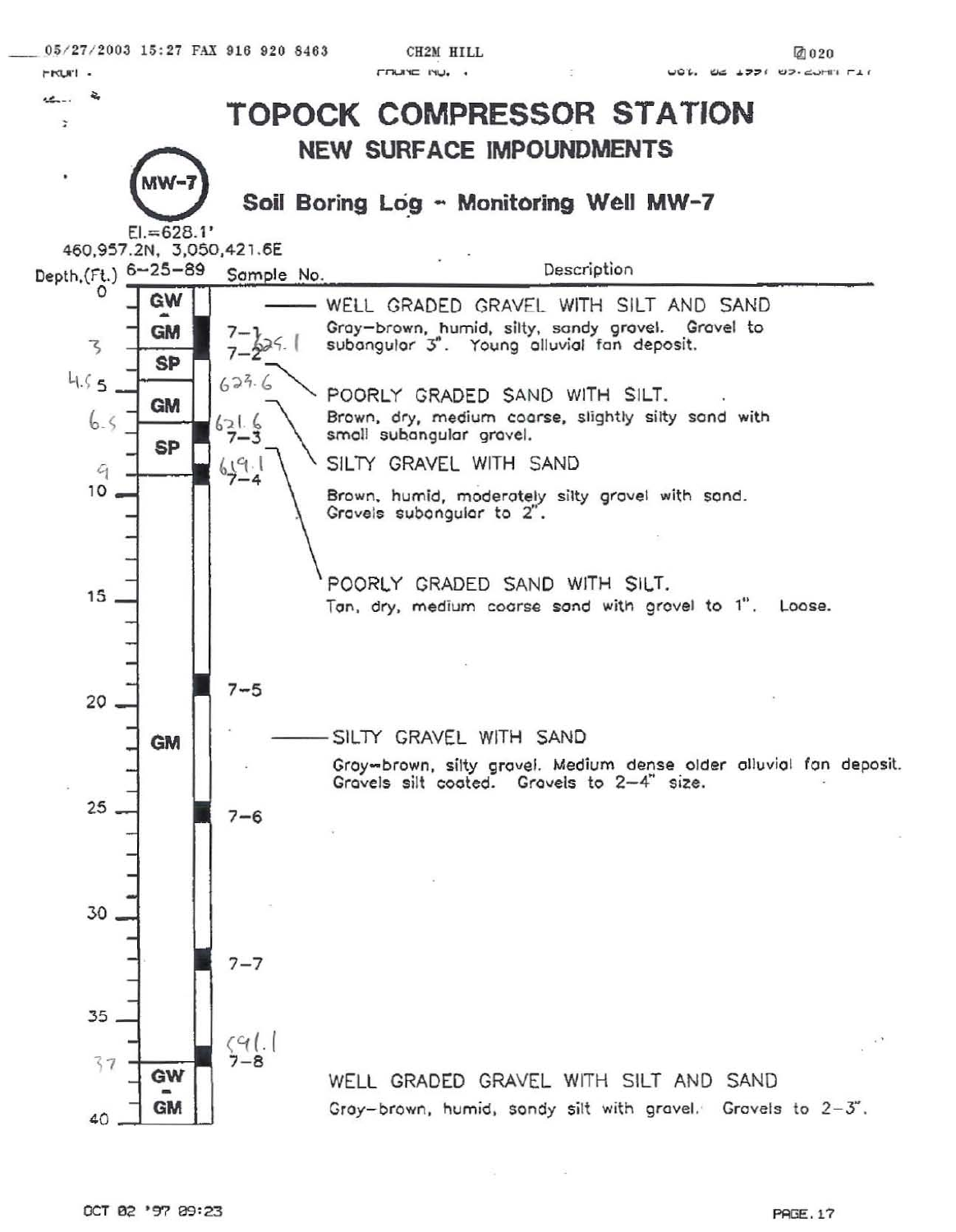05/27/2003 15:28 FAX 916 920 8463 **FRUM:** 

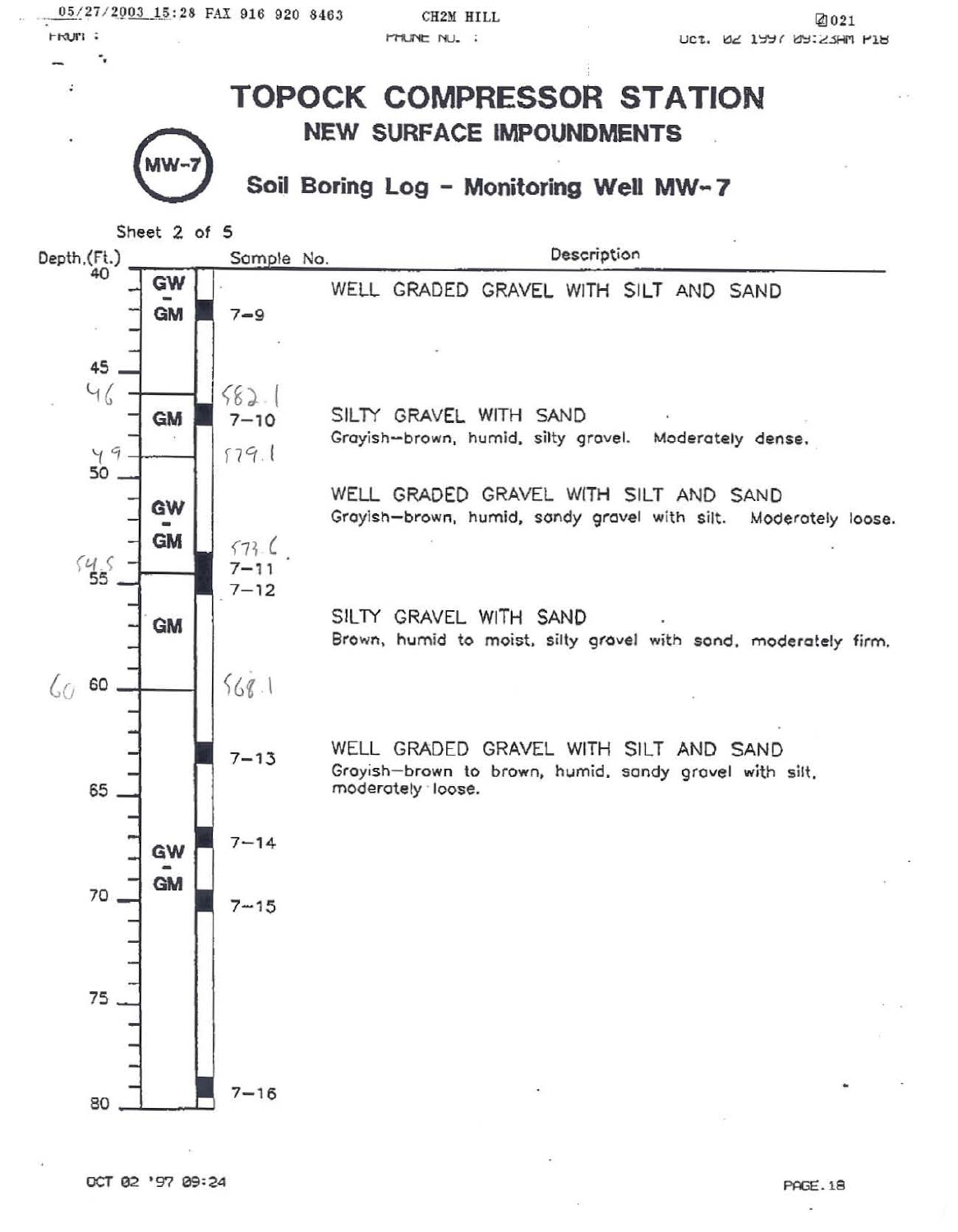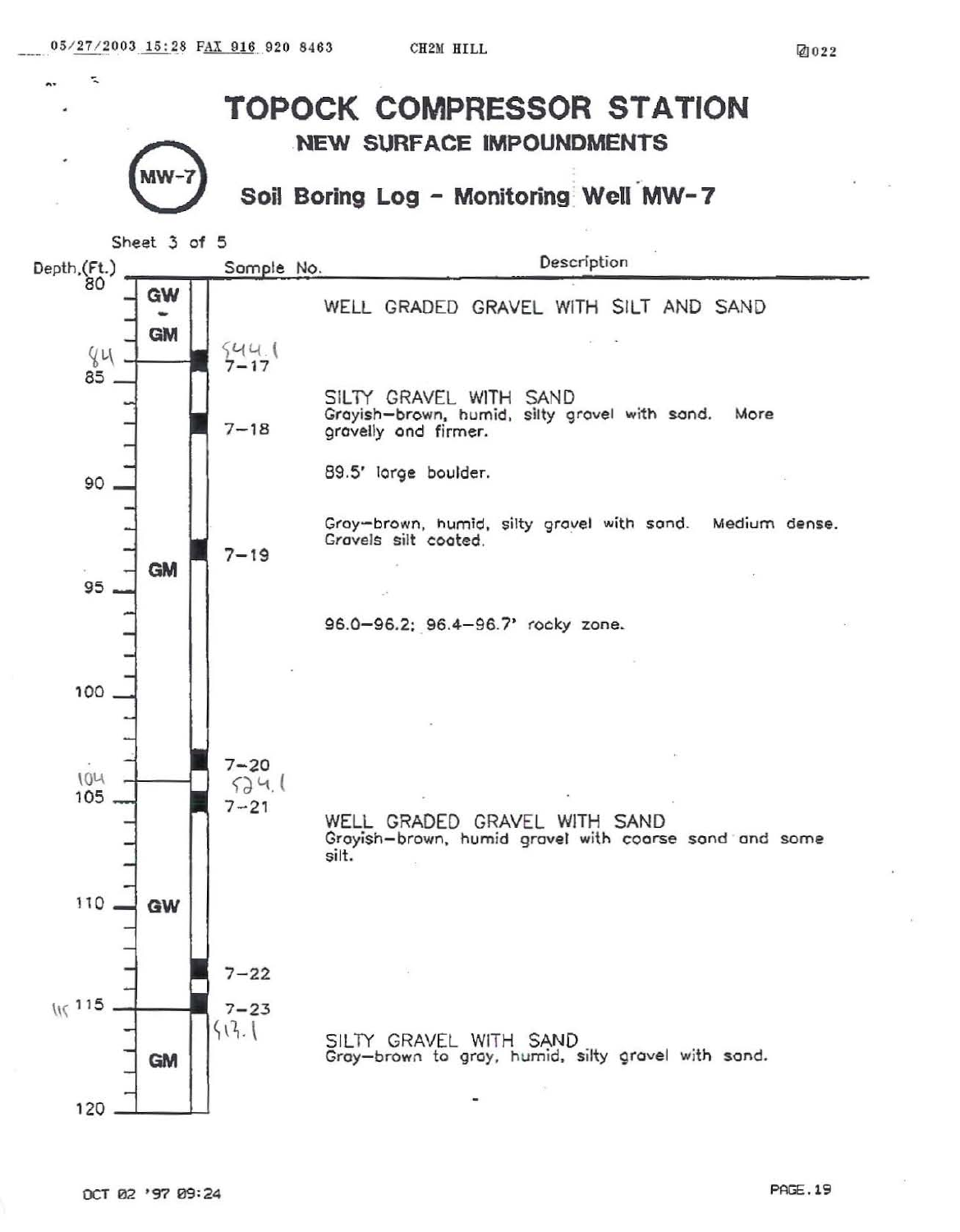05/27/2003 15:28 FAX 916 920 8463 **FRUIT .**